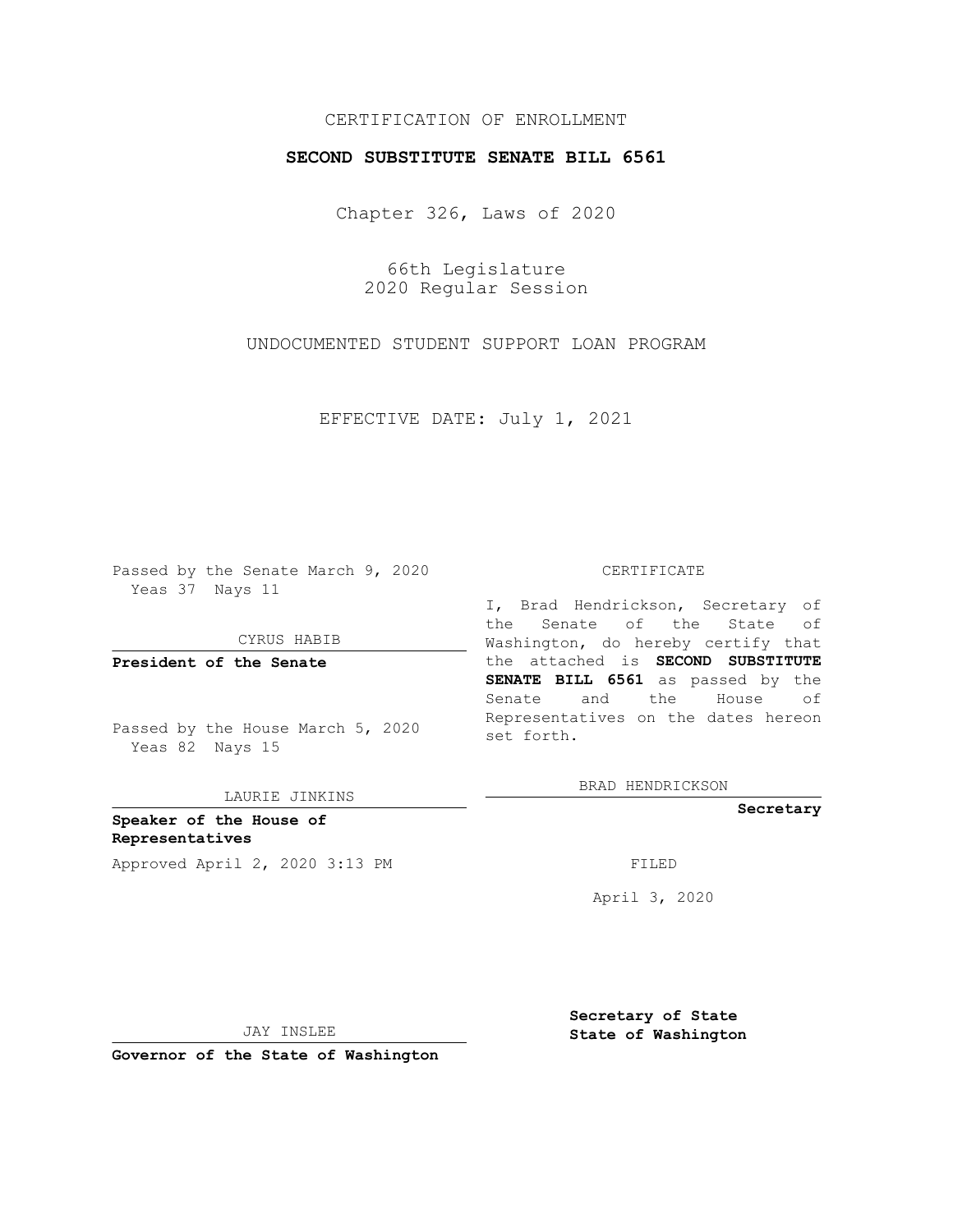### **SECOND SUBSTITUTE SENATE BILL 6561**

AS AMENDED BY THE HOUSE

Passed Legislature - 2020 Regular Session

# **State of Washington 66th Legislature 2020 Regular Session**

**By** Senate Ways & Means (originally sponsored by Senators Liias, Saldaña, Das, Nguyen, Hasegawa, Stanford, Dhingra, Hunt, Kuderer, Wellman, and Wilson, C.)

READ FIRST TIME 02/11/20.

1 AN ACT Relating to higher education funding options for dreamers; 2 adding a new chapter to Title 28B RCW; and providing an effective 3 date.

4 BE IT ENACTED BY THE LEGISLATURE OF THE STATE OF WASHINGTON:

 NEW SECTION. **Sec. 1.** (1) The legislature recognizes that students seeking to attend an institution of higher education or to receive training at a technical college have a variety of ways to fund their education. Students who meet Washington state residency requirements have access to state-funded financial aid programs such 10 as the Washington college grant, college bound, and running start. While state residents have access to these state-sponsored financial aid options, not all state residents are eligible to receive federal financial aid such as the Pell grant or subsidized and unsubsidized student loans. Students who rely solely on state financial aid or scholarships might have difficulty in affording the remaining cost of attendance that student loans could fund.

 (2) Therefore, the legislature intends to increase access to those students who are ineligible for federal financial aid by creating a state-funded and state-administered student loan program. The legislature intends for the undocumented student support loan program to provide students loans that are competitive with federal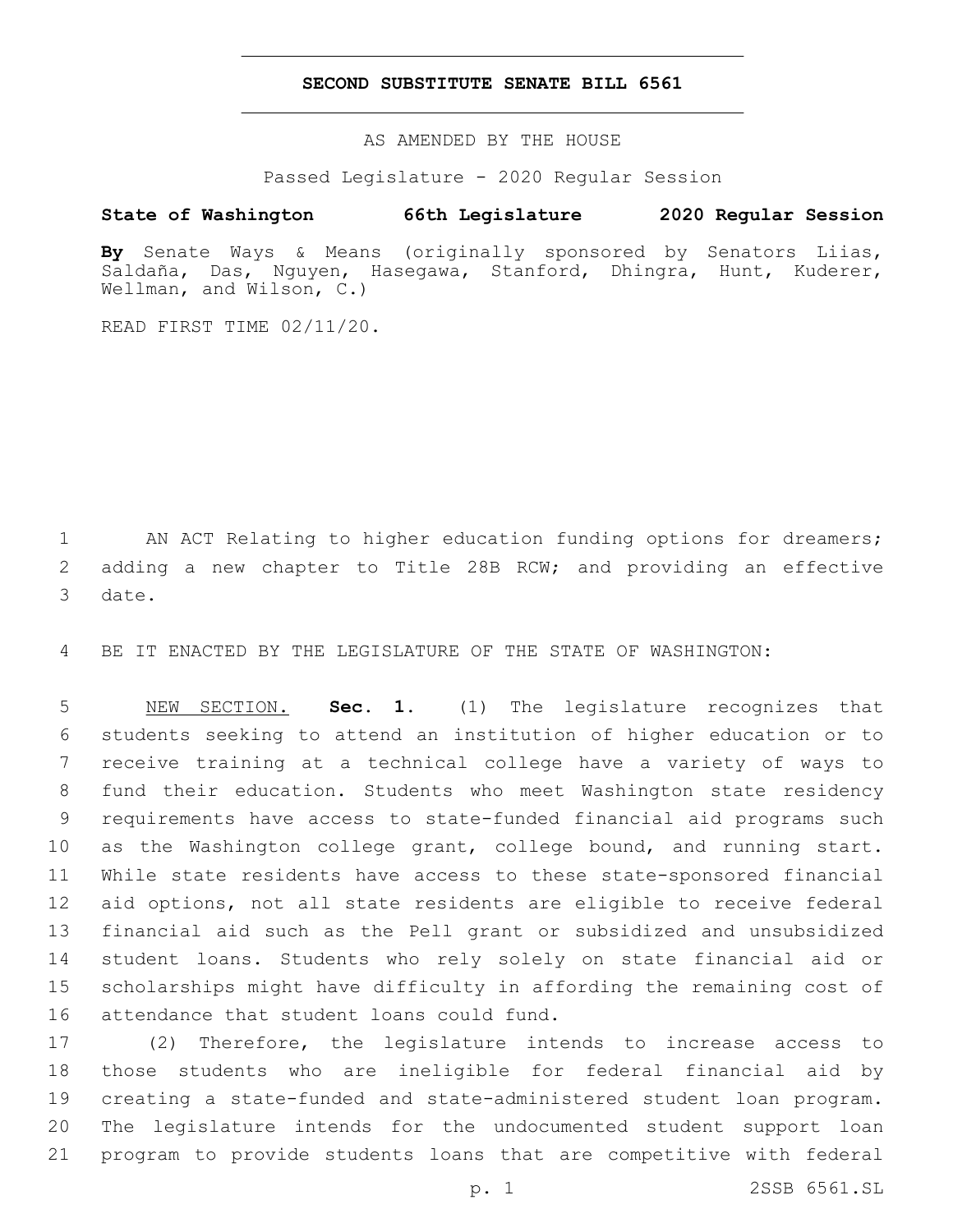student loans and offer multiple options for repayment including 2 adjusted monthly payments based on income.

 NEW SECTION. **Sec. 2.** The definitions in this section apply throughout this chapter unless the context clearly requires otherwise.

(1) "Eligible student" means a student who:6

7 (a) Is a resident student;

(b) Demonstrates financial need as defined in RCW 28B.92.030;

 (c) Has indicated they will attend an institution of higher education or is making satisfactory progress in a program, as defined in rule by the office, at an institution of higher education;

12 (d) Fills out the Washington application for state financial aid; 13 and

 (e) Does not qualify for federally funded student financial aid 15 because of their citizenship status.

 (2) "Institution of higher education" has the same meaning as in 17 RCW 28B.92.030.

 (3) "Office" means the office of student financial assistance 19 created in RCW 28B.76.090.

 (4) "Participant" means an eligible student who has received an 21 undocumented student support loan.

(5) Resident student means:22

 (a) A financially independent student who has had a domicile in the state of Washington for the period of one year immediately prior to the time of commencement of the first day of the semester or quarter for which the student has registered at any institution and has in fact established a bona fide domicile in this state primarily 28 for purposes other than educational;

 (b) A dependent student, if one or both of the student's parents or legal guardians have maintained a bona fide domicile in the state of Washington for at least one year immediately prior to commencement of the semester or quarter for which the student has registered at 33 any institution;

(c) Any student:34

 (i) Who has spent at least seventy-five percent of both his or her junior and senior years in high schools in this state;

 (ii) Whose parents or legal guardians have been domiciled in the state for a period of at least one year within the five-year period before the student graduates from high school; and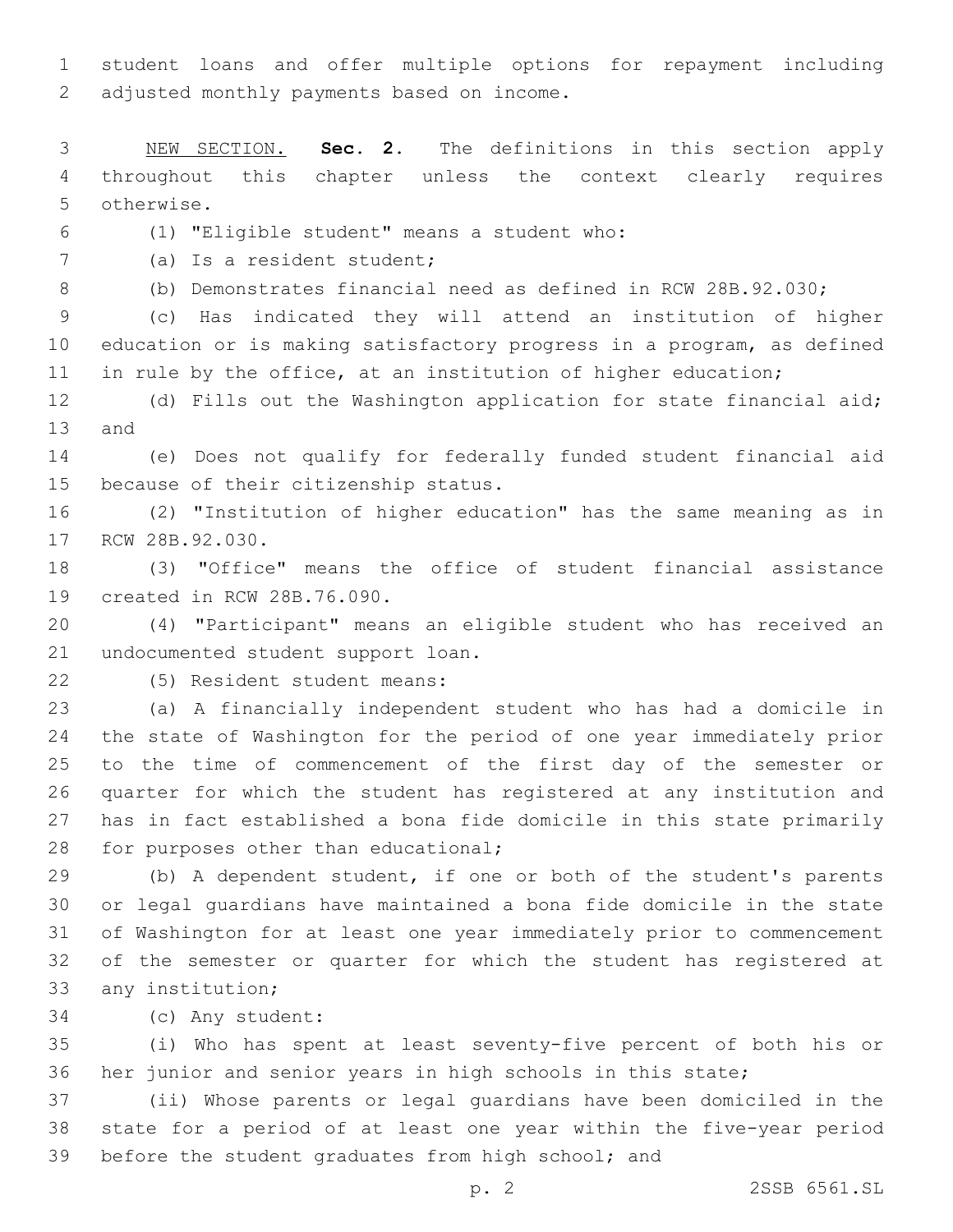(iii) Who enrolls in a public institution of higher education within six months of leaving high school, for as long as the student remains continuously enrolled for three quarters or two semesters in 4 any calendar year; or

(d) Any person:5

 (i) Who has completed the full senior year of high school and obtained a high school diploma, both at a Washington public high school or private high school approved under chapter 28A.195 RCW, or 9 a person who has received the equivalent of a diploma;

 (ii) Who has lived in Washington for at least three years immediately prior to receiving the diploma or its equivalent;

 (iii) Who has continuously lived in the state of Washington after receiving the diploma or its equivalent and until such time as the individual is admitted to an institution of higher education; and

 (iv) Who provides to the institution an affidavit indicating that the individual will file an application to become a permanent resident at the earliest opportunity the individual is eligible to do so and a willingness to engage in any other activities necessary to acquire citizenship, including but not limited to citizenship or 20 civics review courses.

 NEW SECTION. **Sec. 3.** (1) The undocumented student support loan program is established.

 (2) The program shall be designed by the office, in consultation with financial aid professionals at institutions of higher education, state and nonprofit programs that work with eligible students, and relevant student associations and stakeholders in the development of 27 the program.

 (3) The program shall be administered by the office. In administering the program, the office has the following powers and 30 duties:

 (a) Screen and select, in coordination with representatives of institutions of higher education, eligible students to receive an 33 undocumented student support loan;

 (b) Consider an eligible student's financial inability to meet the total cost of the participant's educational program in the 36 selection process;

 (c) Issue low-interest student loans that are competitive with 38 federal student loan programs;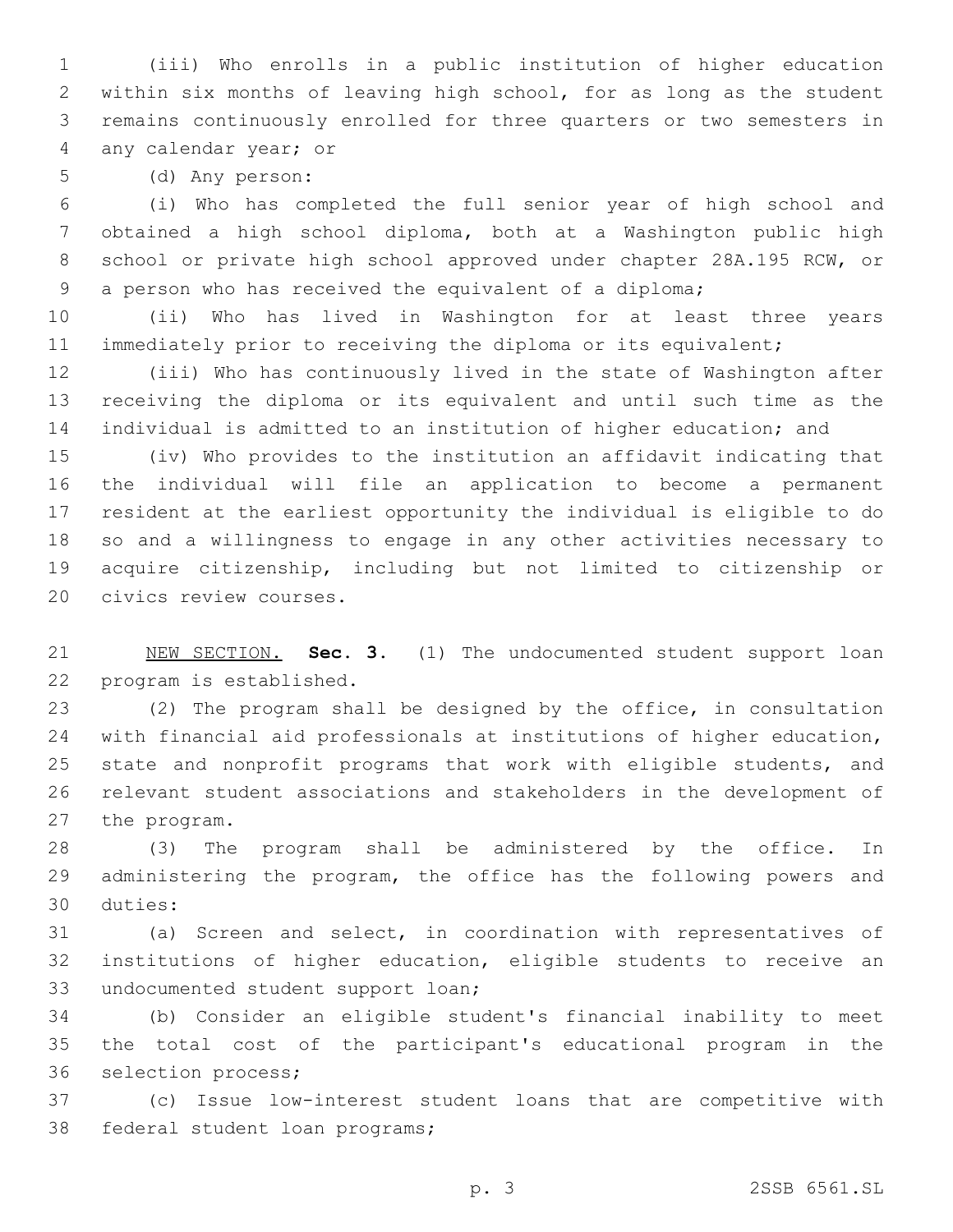(d) Establish annual and lifetime loan limits equal to the cost of attendance minus any other financial aid received as provided in 3 subsection (6) of this section;

 (e) Define the terms of repayment, including applicable interest 5 rates, fees, and deferments;

 (f) Collect and manage repayments from students who do not meet 7 their obligations under this chapter;

8 (g) Consider income-based repayment options;

 (h) Solicit and accept grants and donations from public and 10 private sources for the program; and

(i) Adopt rules necessary to implement the program.

 (4) The undocumented student support loan does not accrue interest while a participant is enrolled in an institution of higher 14 education.

 (5) The office may impose a loan origination fee up to, but not to exceed, the current rate imposed by the federal government on 17 subsidized student loans.

 (6) The maximum annual loan amount granted per student for the 19 undocumented student support loan program is:

 (a)(i) The cost of tuition and required fees at the public institution of higher education the student is attending; or

 (ii) If the student is attending a private institution of higher education, the tuition and required fees at an equivalent public 24 institution; and

 (b) Less the value of any state-funded grant, scholarship, or waiver assistance the student receives, plus five hundred dollars for 27 books and materials.

 (7) Student loans issued under the program shall follow the requirements under 11 U.S.C. Sec. 523 regarding dischargeability in 30 bankruptcy.

 (8) Data collected by the program is private and confidential and must only be used for statistical analysis, research, and evaluation purposes. Data sharing by the office may be extended to include the office of financial management and other state governmental entities with oversight responsibility for the program, as long as personally 36 identifiable student information is removed.

 (9) The office shall provide information to the appropriate fiscal and relevant policy committees of the legislature by December 1, 2023, and every two years thereafter that includes the following:

(a) Dollar amount and number of private donations received;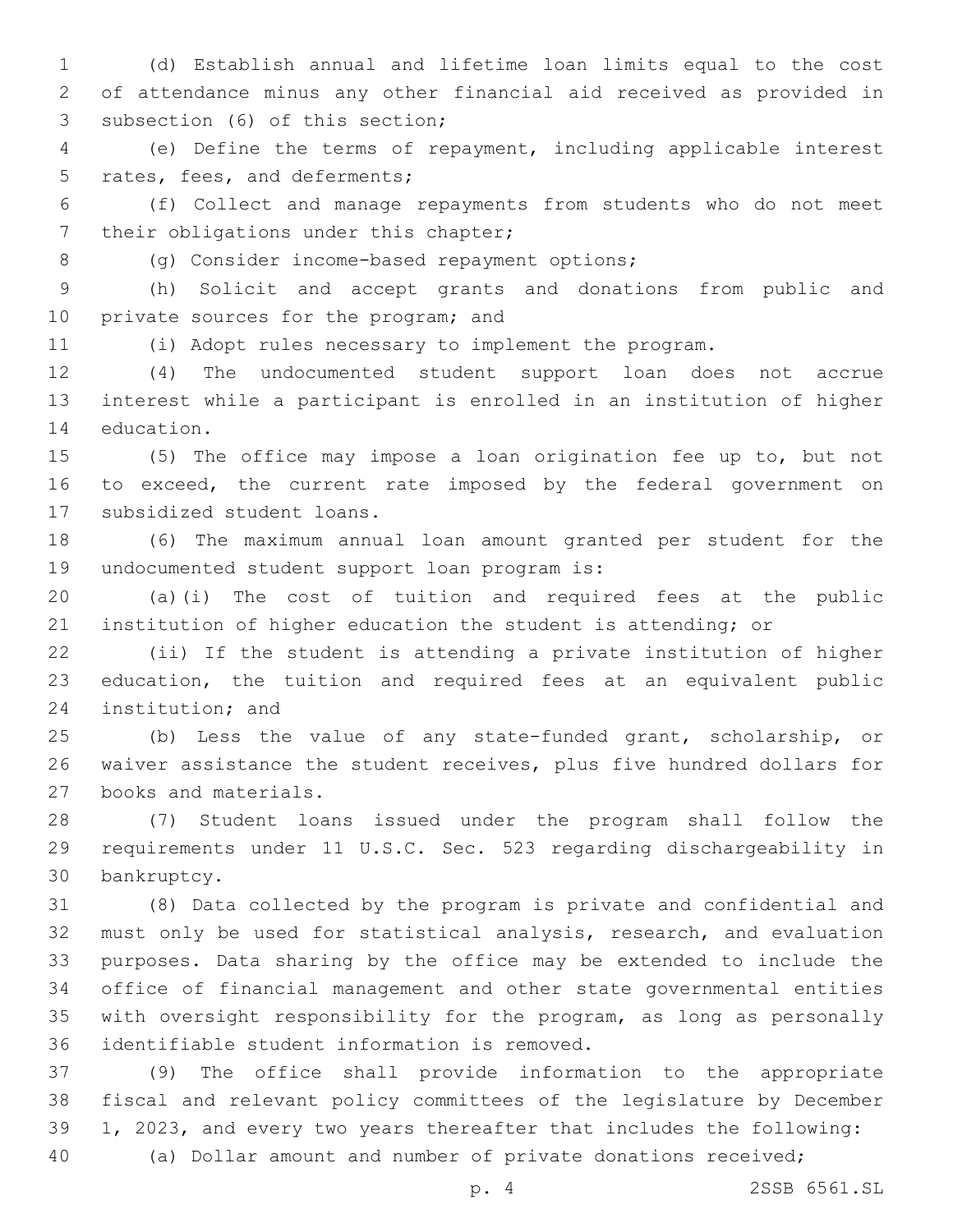(b) Number of applications received;1

 (c) Number of student loans provided to eligible students per 3 year;

- (d) Average student loan amount provided per participant;
- (e) Level of degree program participants are pursuing;

 (f) Number of student loans in active repayment, deferment, and 7 default status; and

(g) Any other information the office deems relevant.

 NEW SECTION. **Sec. 4.** (1) The undocumented student support loan match account is created in the custody of the state treasurer as a nonappropriated account to be used solely and exclusively for the program created in section 3 of this act. The purpose of the account is to provide state matching funds for the undocumented student support loan program.

 (2) Revenues to the account consist of appropriations by the 16 legislature into the account.

 (3)(a) The legislature must appropriate a state match, up to a maximum of two million dollars per fiscal biennium, beginning January 1, 2022, and each January 1st following the end of the fiscal year based on donations and pledges received by the office for the program as of the date each official state caseload forecast is submitted by the caseload forecast council to the legislative fiscal committees, as provided under RCW 43.88C.020. Nothing in this subsection expands or modifies the responsibilities of the caseload forecast council.

 (b) In any year that the fund balance of the account is ten million dollars or more on the last day of the fiscal year, no state 27 match shall be required the following year.

 (4) Expenditures, in the form of matching funds, from the account may be made only upon receipt of proof from the office of private contributions to the program. Expenditures, in the form of matching funds, may not exceed the total amount of private contributions.

 (5) Only the executive director of the office or the executive director's designee may authorize expenditures from the account. Such authorization must be made as soon as practicable following receipt of proof as required under subsection (4) of this section.

NEW SECTION. **Sec. 5.** This act takes effect July 1, 2021.